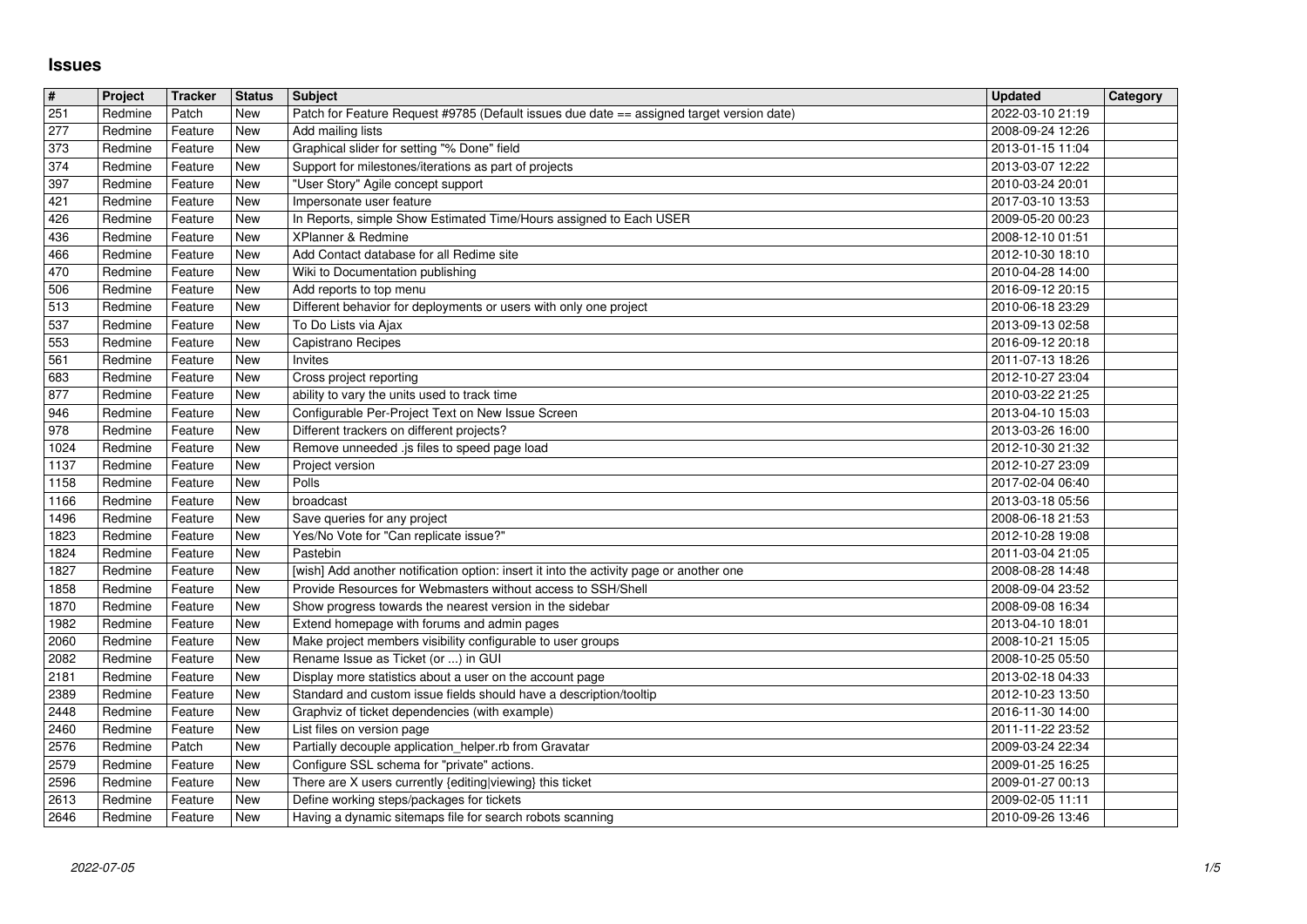| $\overline{\mathbf{H}}$<br>2671 | Project<br>Redmine | <b>Tracker</b><br>Feature | <b>Status</b><br>New | <b>Subject</b>                                                                                                                            | <b>Updated</b><br>2009-02-09 18:31   | Category |
|---------------------------------|--------------------|---------------------------|----------------------|-------------------------------------------------------------------------------------------------------------------------------------------|--------------------------------------|----------|
| 2675                            | Redmine            | Feature                   | New                  | Reports to show people's working performance and project overview status.<br>Watch - add a personal comment                               | 2009-02-05 09:25                     |          |
| 2678<br>2686                    | Redmine<br>Redmine | Feature<br>Feature        | New<br>New           | Search and stats on workflow transitions<br>Role adminsitration with many projects / users -> grid overview, one submit                   | 2013-04-11 12:50<br>2020-09-08 12:04 |          |
| 2709                            | Redmine            | Feature                   | New                  | Modify default values                                                                                                                     | 2013-03-18 07:53                     |          |
| 2728<br>2880                    | Redmine<br>Redmine | Feature<br>Feature        | New<br>New           | Offline Support<br>Possibility to know if an issue has been read by assignee                                                              | 2013-04-19 22:56<br>2013-03-18 13:59 |          |
| 2885<br>2897                    | Redmine<br>Redmine | Feature<br>Feature        | New<br>New           | A segregated numbering per project<br>Tagging in Redmine                                                                                  | 2013-03-18 17:08<br>2018-08-26 22:55 |          |
| 2951                            | Redmine            | Feature                   | <b>New</b>           | I would like to see Summery filtered on Versions                                                                                          | 2009-03-13 12:18                     |          |
| 3001<br>3031                    | Redmine<br>Redmine | Feature<br>Feature        | New<br>New           | "Assign to" history in filter or etc.<br>context menu won't allow Assigned_To change cross projects                                       | 2017-09-21 12:38<br>2009-03-23 18:10 |          |
| 3048<br>3077                    | Redmine<br>Redmine | Feature<br>Feature        | New<br>New           | Central Wiki, FAQ, Documents, etc. for different Projects<br>Customer Feedback System                                                     | 2010-07-21 19:21<br>2013-03-18 20:51 |          |
| 3090                            | Redmine            | Feature                   | New                  | field "Assigned to" with roles                                                                                                            | 2013-03-18 16:50                     |          |
| 3103<br>3125                    | Redmine<br>Redmine | Feature<br>Feature        | New<br>New           | function suggestion about open area of information<br>Merging 2 different Redmine Installations                                           | 2009-04-02 07:45<br>2018-02-27 04:46 |          |
| 3146<br>3197                    | Redmine<br>Redmine | Feature<br>Feature        | New<br>New           | Optional Filters in custom queries<br><b>DateStatusChanged</b>                                                                            | 2009-04-09 13:14<br>2013-03-18 15:20 |          |
| 3269                            | Redmine            | Feature                   | New                  | Writing a single batch file for all rake tasks                                                                                            | 2009-05-14 00:15                     |          |
| 3428<br>3443                    | Redmine<br>Redmine | Feature<br>Feature        | New<br>New           | Need AJAX Based Issue Addition<br>Show users                                                                                              | 2011-11-04 19:59<br>2013-04-09 14:08 |          |
| 3487<br>3505                    | Redmine<br>Redmine | Feature<br>Feature        | New<br>New           | Downloadable files on another host<br>Risk Management                                                                                     | 2013-03-18 15:31<br>2011-02-10 00:11 |          |
| 3506                            | Redmine            | Feature                   | New                  | Need ability to restrict which role can update/select the target version when updating or submitting an issue                             | 2013-03-18 16:47                     |          |
| 3508<br>3513                    | Redmine<br>Redmine | Feature<br>Feature        | New<br>New           | Migrating individual project from redmine to another instance of redmine<br><b>Baseline Project</b>                                       | 2009-06-18 08:27<br>2020-11-26 16:29 |          |
| 3529                            | Redmine            | Feature                   | New<br>New           | Deleting a tracker does not allow you to reassign issues to a different tracker                                                           | 2013-03-27 05:03                     |          |
| 3603<br>3620                    | Redmine<br>Redmine | Feature<br>Feature        | New                  | Add a way to change issue start-/due dates directly from the issue list<br>Roles displayed for users in admin area                        | 2011-11-24 20:29<br>2013-03-18 16:44 |          |
| 3702<br>3754                    | Redmine<br>Redmine | Feature<br>Patch          | New<br>New           | History tickets<br>add some additional URL paths to robots.txt                                                                            | 2013-03-18 16:58<br>2015-02-04 20:35 |          |
| 3788                            | Redmine            | Feature                   | New                  | Fields with dropdowns should not show if there are no values<br>CSS class "selected" should be assigned to selected items in the top-menu | 2009-08-27 19:48                     |          |
| 3895<br>3901                    | Redmine<br>Redmine | Feature<br>Patch          | New<br>New           | Make length of short project description customizable                                                                                     | 2011-04-09 18:54<br>2009-09-23 08:46 |          |
| 3963<br>3995                    | Redmine<br>Redmine | Feature<br>Feature        | New<br>New           | Associate a hostname to a particular project<br>Upgrade to "Files" module                                                                 | 2009-10-11 12:06<br>2012-11-15 23:11 |          |
| 4111                            | Redmine            | Feature                   | New                  | integrate Issues with basecamp TODO                                                                                                       | 2009-11-09 16:31                     |          |
| 4269<br>4388                    | Redmine<br>Redmine | Feature<br>Feature        | New<br>New           | Allow ca_path option for reposman.rb to validate peer certificate<br>Ablitity to rearrange tracker fields for particular project          | 2009-12-04 15:05<br>2013-04-09 15:56 |          |
| 4516<br>4548                    | Redmine<br>Redmine | Feature<br>Patch          | New<br>New           | Cache gravatars<br>please pull in debian branch                                                                                           | 2013-04-22 11:28<br>2013-01-13 21:04 |          |
| 4558                            | Redmine            | Feature                   | New                  | watch categories and users                                                                                                                | 2010-01-12 22:31                     |          |
|                                 |                    |                           |                      |                                                                                                                                           |                                      |          |
|                                 |                    |                           |                      |                                                                                                                                           |                                      |          |
|                                 |                    |                           |                      |                                                                                                                                           |                                      |          |
|                                 |                    |                           |                      |                                                                                                                                           |                                      |          |
|                                 |                    |                           |                      |                                                                                                                                           |                                      |          |
|                                 |                    |                           |                      |                                                                                                                                           |                                      |          |
|                                 |                    |                           |                      |                                                                                                                                           |                                      |          |
|                                 |                    |                           |                      |                                                                                                                                           |                                      |          |
|                                 |                    |                           |                      |                                                                                                                                           |                                      |          |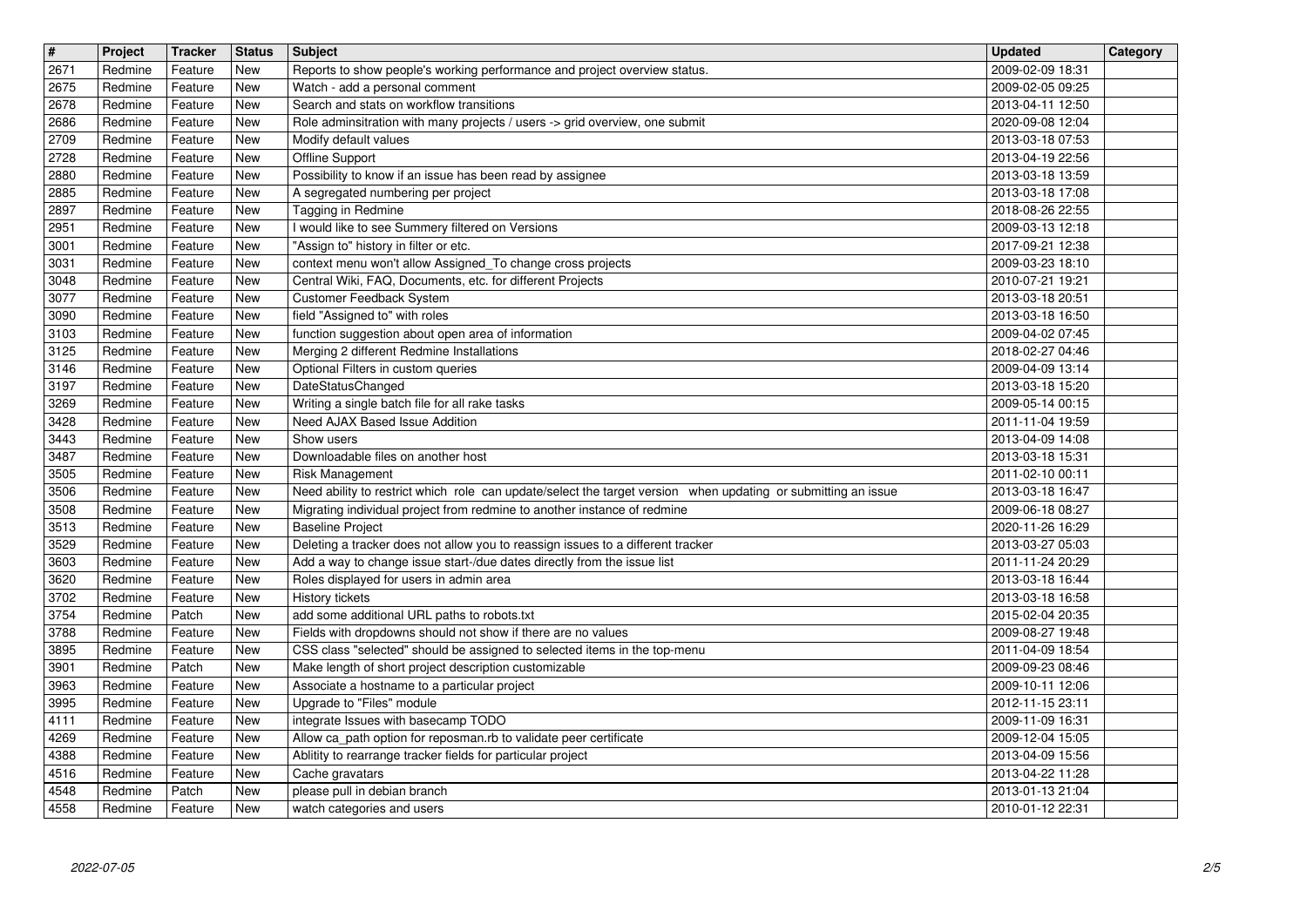| $\overline{\mathbf{H}}$<br>4580 | Project<br>Redmine | <b>Tracker</b><br>Patch | <b>Status</b><br><b>New</b> | <b>Subject</b><br>Run rake db:schema:dump after rake db:migrate_plugins                                                                                           | <b>Updated</b><br>2010-10-25 17:03   | Category |
|---------------------------------|--------------------|-------------------------|-----------------------------|-------------------------------------------------------------------------------------------------------------------------------------------------------------------|--------------------------------------|----------|
| 4588                            | Redmine            | Defect                  | New                         | In status form of version view, link to issues results limited.                                                                                                   | 2010-01-15 02:11                     |          |
| 4636<br>4826                    | Redmine<br>Redmine | Feature<br>Feature      | New<br>New                  | System-wide Object Label Settings and the general Open Pario Malaise<br>picker needed to find id's of related issues and projects etc                             | 2013-04-09 16:12<br>2010-07-08 17:53 |          |
| 4829                            | Redmine            | Feature                 | New                         | Write an installer                                                                                                                                                | 2010-02-13 05:31                     |          |
| 4960<br>4980                    | Redmine<br>Redmine | Feature<br>Feature      | New<br>New                  | Links to latest version of all files modified by a tickets associated revisions<br>Reference to a commit in a different project                                   | 2010-03-02 02:19<br>2010-03-03 20:54 |          |
| 5017<br>5078                    | Redmine<br>Redmine | Feature<br>Feature      | New<br>New                  | Custom columns on Admin/Users page<br>Documental Repository vía JCR                                                                                               | 2010-03-09 16:42<br>2010-03-15 09:57 |          |
| 5161                            | Redmine            | Feature                 | New                         | Ability to backup a project                                                                                                                                       | 2010-03-23 21:26                     |          |
| 5273<br>5391                    | Redmine<br>Redmine | Defect<br>Feature       | New<br>New                  | Unable to configure PluginSimpleCI plugin - custom fields list is empty<br>progression of versions *per* *branch*                                                 | 2010-04-08 16:58<br>2011-01-07 18:24 |          |
| 5420<br>5428                    | Redmine            | Feature                 | New<br>New                  | User support helper script<br><b>Featured Files</b>                                                                                                               | 2010-10-25 16:58                     |          |
| 5430                            | Redmine<br>Redmine | Feature<br>Feature      | New                         | Project-Specific Default Priority                                                                                                                                 | 2010-05-03 09:33<br>2017-12-08 20:15 |          |
| 5483<br>5516                    | Redmine<br>Redmine | Feature<br>Feature      | New<br>New                  | Change subtask view<br>A new field for Quality Assist                                                                                                             | 2011-04-03 11:17<br>2010-05-12 22:17 |          |
| 5537                            | Redmine            | Feature                 | New                         | Simplify Wiki cross-page linking                                                                                                                                  | 2011-05-06 10:46                     |          |
| 5640<br>5658                    | Redmine<br>Redmine | Feature<br>Feature      | New<br>New                  | Write access to the repository. Or the link between the repository and the other sections.<br>Add item on AJAX context menu to display details of selected issues | 2011-03-29 12:55<br>2010-06-08 23:27 |          |
| 5799<br>5825                    | Redmine<br>Redmine | Feature<br>Feature      | New<br>New                  | Add user management and group management permissions<br>Fine grained permissions - per project                                                                    | 2010-07-01 15:44<br>2010-07-06 15:21 |          |
| 5836                            | Redmine            | Feature                 | New                         | Add "edit subject" (rename) function to context menu                                                                                                              | 2010-07-08 03:52                     |          |
| 5863<br>5916                    | Redmine<br>Redmine | Feature<br>Feature      | New<br>New                  | Remove All Plugins<br>Redmine Federation: interlinking between "joined" redmine installations                                                                     | 2013-04-10 13:50<br>2012-03-19 14:10 |          |
| 5938<br>5955                    | Redmine<br>Redmine | Feature<br>Feature      | New<br>New                  | Project Page Viewing and Collapsing of Subprojects<br>Hooks should provide all controller instance variables by default                                           | 2010-07-26 15:14<br>2010-07-27 06:44 |          |
| 6058                            | Redmine            | Feature                 | <b>New</b>                  | better sub project support                                                                                                                                        | 2011-01-18 20:48                     |          |
| 6059<br>6062                    | Redmine<br>Redmine | Feature<br>Feature      | New<br>New                  | Global links<br>Meeting tracker                                                                                                                                   | 2011-01-18 20:49<br>2010-08-26 18:24 |          |
| 6211<br>6212                    | Redmine            | Feature                 | New                         | Make WikiWords and acronyms as wiki links                                                                                                                         | 2010-08-25 17:04                     |          |
| 6213                            | Redmine<br>Redmine | Feature<br>Feature      | New<br>New                  | Page synonyms<br>Common acronym definition                                                                                                                        | 2010-08-25 17:12<br>2010-08-25 17:28 |          |
| 6214<br>6231                    | Redmine<br>Redmine | Feature<br>Feature      | New<br>New                  | Page name expansion for links<br>Version dependent to a subproject Version                                                                                        | 2010-08-25 17:25<br>2012-09-28 19:05 |          |
| 6257                            | Redmine            | Feature                 | New                         | show/hide Secrets (eg. Passwords) in Wiki Sites                                                                                                                   | 2014-04-25 04:48                     |          |
| 6321<br>6360                    | Redmine<br>Redmine | Feature<br>Feature      | New<br>New                  | Plugin web interface and web installation<br>Title attributes for major interface elements                                                                        | 2010-09-11 09:52<br>2010-09-10 20:09 |          |
| 6366<br>6367                    | Redmine<br>Redmine | Feature<br>Feature      | New<br>New                  | Due date on an issue should follow the associated release due date if it exists<br>Shorten links to tickets in comments to #1234 format on save                   | 2010-09-14 11:33<br>2010-09-12 06:39 |          |
| 6369                            | Redmine            | Feature                 | New                         | Add custom format field type that is Resolvers                                                                                                                    | 2010-09-12 06:51                     |          |
| 6380<br>6468                    | Redmine<br>Redmine | Feature<br>Defect       | New<br>New                  | filter in report<br>wrong update query in Issue model                                                                                                             | 2010-09-13 14:32<br>2010-10-11 12:39 |          |
|                                 |                    |                         |                             |                                                                                                                                                                   |                                      |          |
|                                 |                    |                         |                             |                                                                                                                                                                   |                                      |          |
|                                 |                    |                         |                             |                                                                                                                                                                   |                                      |          |
|                                 |                    |                         |                             |                                                                                                                                                                   |                                      |          |
|                                 |                    |                         |                             |                                                                                                                                                                   |                                      |          |
|                                 |                    |                         |                             |                                                                                                                                                                   |                                      |          |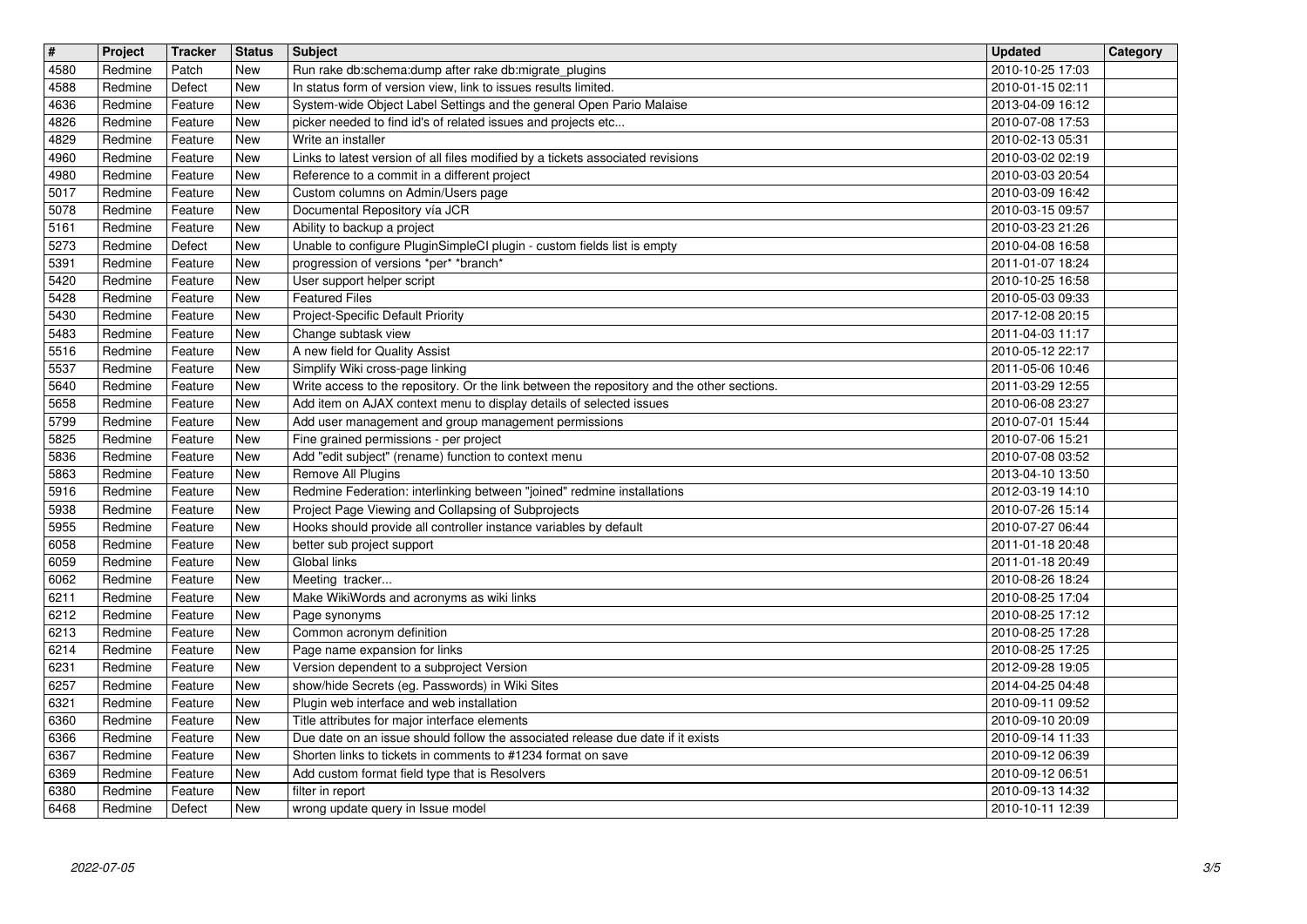| $\overline{\mathbf{H}}$ | Project            | Tracker            | <b>Status</b>     | <b>Subject</b>                                                                                                                                                                         | Updated                              | Category |
|-------------------------|--------------------|--------------------|-------------------|----------------------------------------------------------------------------------------------------------------------------------------------------------------------------------------|--------------------------------------|----------|
| 6517<br>6535            | Redmine<br>Redmine | Feature<br>Feature | New<br>New        | Redmine on MochaUI<br>Issue "Other Comments" Field                                                                                                                                     | 2013-03-20 18:16<br>2010-09-29 21:02 |          |
| 6583                    | Redmine            | Defect             | New               | Separate non-subURI Redmine instances on the same machine cannot be logged into at once                                                                                                | 2010-10-06 03:37                     |          |
| 6643<br>6662            | Redmine<br>Redmine | Feature<br>Defect  | New<br><b>New</b> | real priorities<br>JavaScript is not minified for production use                                                                                                                       | 2010-10-25 16:14<br>2010-10-14 17:43 |          |
| 6665                    | Redmine            | Feature            | New               | Copy member settings between project                                                                                                                                                   | 2010-10-14 14:42                     |          |
| 6671<br>6701            | Redmine<br>Redmine | Defect<br>Feature  | New<br>New        | In version detail page of a project that has sub-projects when you click on a category of a sub-project it opens a wrong page<br>Split the Enumerations admin panel to separate panels | 2010-10-14 13:43<br>2010-11-27 00:40 |          |
| 6805<br>6807            | Redmine<br>Redmine | Feature<br>Patch   | New<br>New        | add non-ambiguous ISO-ordered date/time formatting<br>internal hostname included in back_url                                                                                           | 2011-02-14 18:36<br>2010-11-02 19:17 |          |
| 6808                    | Redmine            | Feature            | New               | first class citizenry for all types of fields in Redmine                                                                                                                               | 2010-11-02 19:31                     |          |
| 6917<br>6951            | Redmine<br>Redmine | Defect<br>Defect   | New<br>New        | respond_to_without_attributes? does not work from runner<br>Context Menu Broken on Mac                                                                                                 | 2010-11-16 20:24<br>2010-11-24 16:04 |          |
| 7105                    | Redmine            | Feature            | New               | Popup menu for the Projects link                                                                                                                                                       | 2010-12-13 22:39                     |          |
| 7109<br>7110            | Redmine<br>Redmine | Feature<br>Feature | New<br>New        | how to assign role for user while registering?<br>Api documentation tab                                                                                                                | 2010-12-14 19:50<br>2010-12-14 15:41 |          |
| 7151                    | Redmine            | Defect             | New               | Custom Queries are not working when copied between projects                                                                                                                            | 2011-01-07 05:35                     |          |
| 7204<br>7357            | Redmine<br>Redmine | Patch<br>Defect    | New<br>New        | Caching of public pages, requested from anonymous users (10x - 20x speed improvements)<br>Filter with all Projects included                                                            | 2011-01-10 00:49<br>2013-04-13 09:26 |          |
| 7388                    | Redmine            | Feature            | New               | Add option in textarea to use tab to insert tab character in Description                                                                                                               | 2011-01-20 13:24                     |          |
| 7441<br>7558            | Redmine<br>Redmine | Feature<br>Feature | New<br>New        | Need of charts bugs report<br>Built-in critical data backup                                                                                                                            | 2011-01-25 18:19<br>2011-02-06 02:49 |          |
| 7617                    | Redmine            | Feature            | New               | Replicating a redmine instance geographically across continents                                                                                                                        | 2011-02-15 07:24                     |          |
| 7972<br>8109            | Redmine<br>Redmine | Feature<br>Patch   | New<br>New        | Include SSL configuration in default setup procedure<br>Support for global permissions in acts_as_attachable                                                                           | 2011-03-23 18:54<br>2011-04-08 23:09 |          |
| 8289                    | Redmine            | Defect             | New               | target version does not get propagated to subtasks                                                                                                                                     | 2018-08-30 09:10                     |          |
| 8567<br>8595            | Redmine<br>Redmine | Feature<br>Feature | New<br>New        | Move to capistrano for automation of installation/upgrade<br>Standards Adoption / Contribution                                                                                         | 2011-06-09 02:46<br>2011-07-14 18:20 |          |
| 8598                    | Redmine            | Feature            | New               | links to email for any user                                                                                                                                                            | 2011-06-16 17:13                     |          |
| 8657<br>8837            | Redmine<br>Redmine | Defect<br>Defect   | New<br>New        | CSV export fails when issue has too much text<br>RSS feed reports anonymus and the correct (named) user is in the changeset                                                            | 2011-06-21 14:24<br>2011-07-18 17:43 |          |
| 8966                    | Redmine            | Feature            | New               | Support for keyword substitution in SVN                                                                                                                                                | 2011-08-11 16:26                     |          |
| 8977<br>9133            | Redmine<br>Redmine | Defect<br>Feature  | New<br>New        | user doesn't show up in the author filter dropdown when querying for issues<br>improve error message about missing priority field                                                      | 2021-11-22 20:32<br>2011-08-29 19:39 |          |
| 9138                    | Redmine            | Defect             | New               | db:encrypt used "can't convert nil into String" "undefined method `destroy' for {}:Hash"                                                                                               | 2011-08-29 10:39                     |          |
| 9319<br>9604            | Redmine<br>Redmine | Patch<br>Feature   | New<br>New        | Prevent passing :label option to HTML tag in TabularFormBuilder<br>Make project name in Actvity stream items as link                                                                   | 2011-09-26 14:16<br>2011-11-21 06:20 |          |
| 9811                    | Redmine            | Defect             | New               | SaveFileDialog popsup on various links                                                                                                                                                 | 2012-01-30 12:18                     |          |
| 9881<br>10011           | Redmine<br>Redmine | Defect<br>Feature  | New<br>New        | View 1st diff: Rendering common/error (404)<br>Ability to mark the current task                                                                                                        | 2011-12-27 13:44<br>2012-01-23 13:03 |          |
| 10012                   | Redmine            | Defect             | New               | Press EDIT in repository in last SVN version doesn't show any page                                                                                                                     | 2012-01-21 10:57                     |          |
| 10014<br>10058          | Redmine<br>Redmine | Defect<br>Feature  | New<br>New        | Problem with issue updates through feeds<br>Hide list of members                                                                                                                       | 2012-01-17 15:12<br>2012-01-26 12:45 |          |
|                         |                    |                    |                   |                                                                                                                                                                                        |                                      |          |
|                         |                    |                    |                   |                                                                                                                                                                                        |                                      |          |
|                         |                    |                    |                   |                                                                                                                                                                                        |                                      |          |
|                         |                    |                    |                   |                                                                                                                                                                                        |                                      |          |
|                         |                    |                    |                   |                                                                                                                                                                                        |                                      |          |
|                         |                    |                    |                   |                                                                                                                                                                                        |                                      |          |
|                         |                    |                    |                   |                                                                                                                                                                                        |                                      |          |
|                         |                    |                    |                   |                                                                                                                                                                                        |                                      |          |
|                         |                    |                    |                   |                                                                                                                                                                                        |                                      |          |
|                         |                    |                    |                   |                                                                                                                                                                                        |                                      |          |
|                         |                    |                    |                   |                                                                                                                                                                                        |                                      |          |